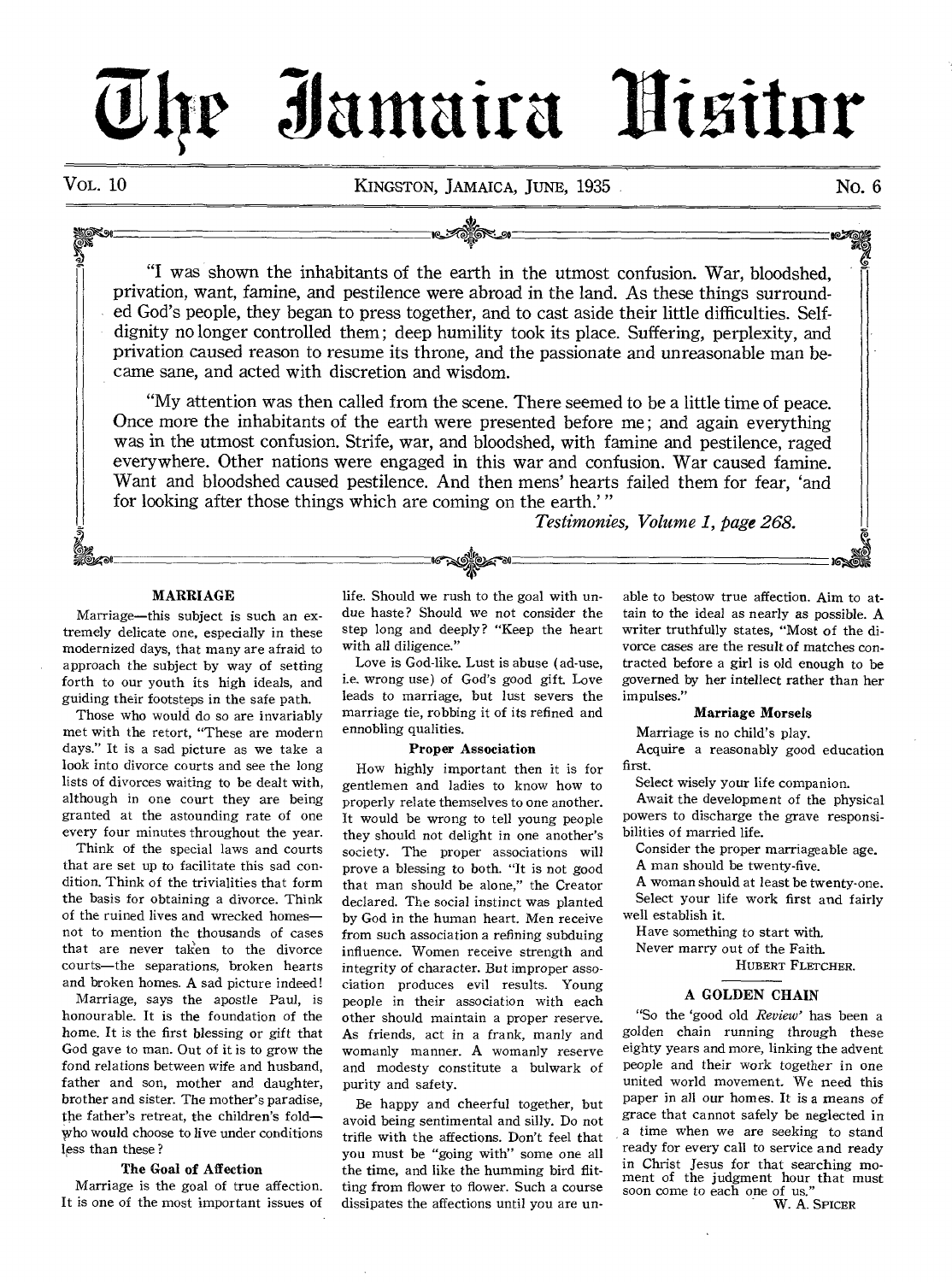## NEWS NOTES

Pastor J. A. Reid writing from Morant Bay tells of the progress of the work there. He says:

"Sabbath, the 4th, was the 'Big-week' day for the distribution of the books, and I must confess that for a long time I have not witnessed a more co-operative spirit. The brethren all were rather over anxious to have their books, and even many of the children took theirs, and on Sunday evening two of them called at my home just before the evening meeting and told how they had finished theirs except one magazine, and their faces were so lighted up with joy because they had a share in the good work. Another young lady called in also just as the two girls left, and told how she had sold off all hers and was helping another sister.

"This was all good; but yesterday, after the Lord had drawn so closely to us in all the exercises of the day, we closed the Sabbath with joyful hearts, and the most interesting feature of it all was to see all the folks lining up with their cash to pay for the books, and as I looked on, I saw \*here the words are fulfilled, 'Thy people shall be willing in the day of thy power.' We had a good day."

Brother J. W. Grounds reports that the 'church clerks of our various churches in Jamaica reported a total of 435 individuals enrolled-in the various baptismal classes at the end of the first quarter of this year. We trust that the baptismal classes are being conducted regularly each week so that these individuals may soon be prepared to follow their Lord in baptism. With the united co-operation of all our members we anticipate that as all these candidates are baptized other individuals will be found to join new baptismal classes. If with the combined efforts of all our members new additions to our baptismal classes could maintain and gradually increase the total number in classes to 500 with a baptism each quarter of the year, think of what a wonderful harvest of souls there would be. Dear reader, will you not pray that God will impress your heart with the name of some individual whom you might succeed in adding to one of these baptismal classes?

In a recent letter from Brother Kissendal of Jointwood the report was received of the completion and painting of a small home for visiting workers near the church building. The members of the Jointwood church are certainly to be congratulated for their endeavours in this matter, and we are confident that the workers who have the privilege of enjoying the accommodation thus provided will greatly appreciate the same.

Brother Parchment of the West Indian Training College and district leader of our churches in southern Manchester, was in the office this morning and related an interesting experience reported by Brother Roole, assistant leader of the Campbell's Castle church. It seems that Brother Roole was holding an open-air meeting one evening recently when certain individuals, opposing our work, started a revival meeting with the beating of a drum near where Brother Roole had begun his meeting. All but one individual left Brother Roole and went over to listen to the beating of the drum. Brother Roole began a Bible study for the benefit of the one man who remained. As the study continued others joined until soon the six who had come with the beating of the drum were left to themselves and abandoned the undertaking. May Brother Roole and all others who are making known this message be given courage to continue their efforts in spite of all attempted oppositions and difficulties.

Brother Cecil Williamson, clerk of the Brittonville church, reports very helpful services conducted by Pastor Smith at the Brittonville church on Sabbath, April 20, and the successful rendering of a cantata at the church the following day.

Brother A. J. Pottinger, leader of the Mile End church, reports the baptism by Elder Smith of five candidates on May 5. The candidates included a mother and her two daughters and two other young people. After the right hand of fellowship had been extended to the newly baptized members, the church enjoyed a rich season of blessing in partaking of the ordinances of the Lord's house.

On March 14 Pastor Lawson officiated at a baptism at Coleyville when seven candidates followed their Lord in baptism.

Pastor Lawson reports the baptism of fifteen candidates at Spring Garden on April 28. This baptism followed a series of meetings held the first part of the year. Other candidates are reported as preparing for baptism at a later date.

At the time of writing Pastor Lawson is visiting among- the churches in St. Elizabeth and reports some very encouraging meetings held at Newell where five candidates were baptized, May 12, and a number of other individuals took their stand for the truth. From Newell Pastor Lawson went on to Southfield and plans to go from there to Santa Cruz.

Three new members were received into fellowship of the Regent Street church on March 31 following their baptism by Pastor J. A. Reid.

Brother T. T. Allman, leader of our Everton Park church, recently met with a severe accident. He was kicked in the face by a colt and had to spend some time at the Kingston Hospital. We are glad to report that he has recovered sufficiently to return to his home, though it seems that our brother has lost the use of one of his eyes. We are thankful that Brother Allman's life is spared.

Under the auspices of the West Indian Training College, a very successful programme was rendered Sunday afternoon, May 12, at the Seventh-day Adventist church, Grove Town.

A choir of twenty-four voices swelled the choruses, as conducted by Professor H. D. Isaac. The building was packed to its seating and standing capacity, and many were outside unable to gain entrance. A request was made for a repetition of the programme.

## E. E. PARCHMENT

The interest continues in the series of evangelistic meetings being conducted by Pastor G. A. E. Smith in the Guy's Hill church. May 11-13 the writer was privileged to enjoy a very pleasant visit to this church. In spite of rain the church was well filled Friday night, Saturday night, and Sunday night, and there was a good attendance also for the mid-day service on Sabbath. We were especially pleased to see a number of new faces in the Sabbath congregation and we trust that ere the meetings close there will be still more rejoicing faces seen among those who render worship to the Creator on His holy day.

We ere having fine weather here and started our meetings May 5. One thousand hand bills were distributed and went to every village around Port Antonio. We are not having as large an attendance as we hoped, but we are of good courage. Nearly the same people come every night, a very good omen, and we are praying that God will give us a rich harvest. Our brethren are helping all they can, coming from as far as five miles away, doing it cheerfully too, to make the effort a success. It is too early to prophesy as to our achievements, but judging from the interest there is a bright hope of fruitage. Some have begun to quit tobacco with

 $\ddot{\phantom{a}}$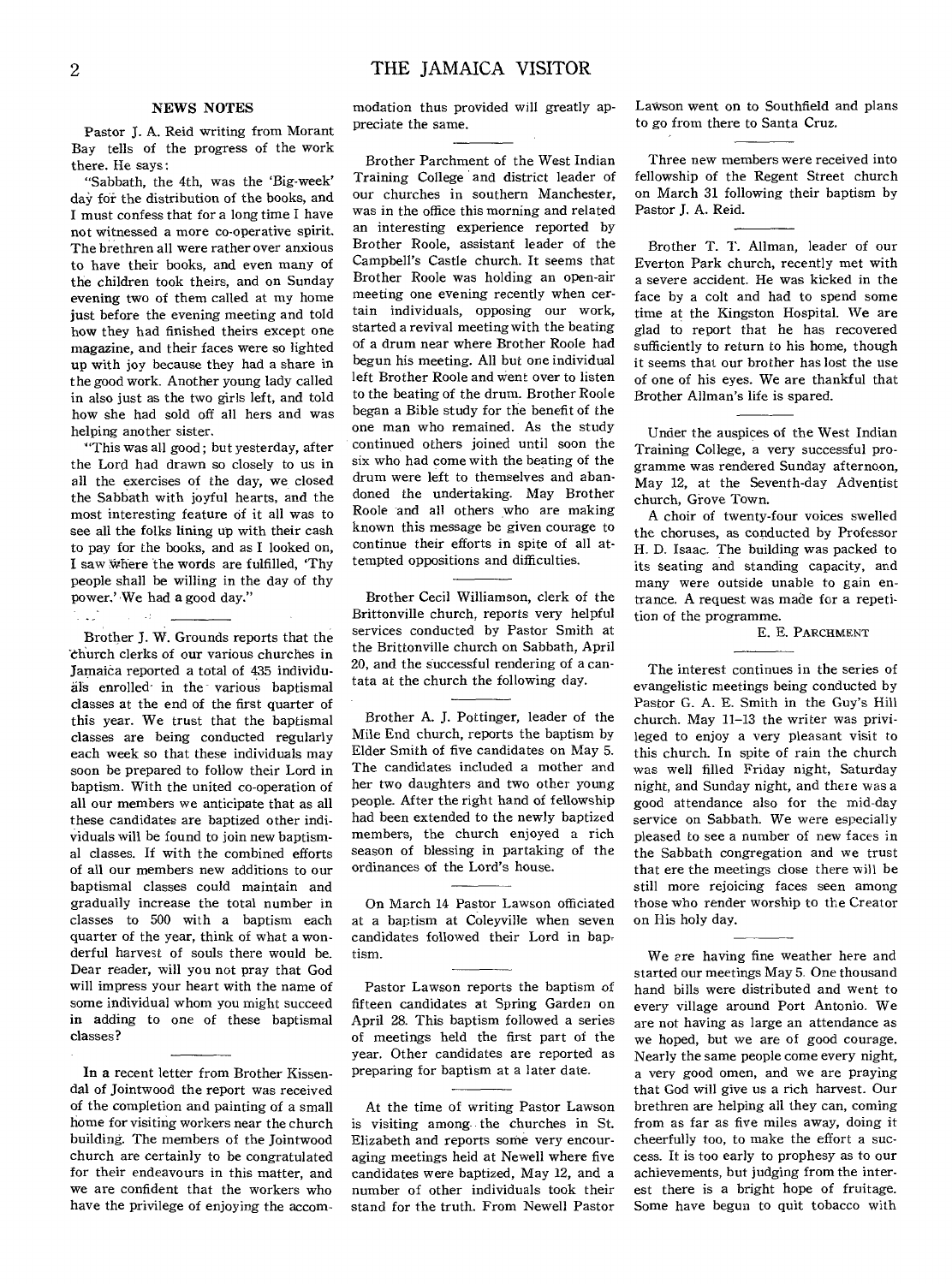the hope of falling in line soon. Many find themselves bound by the entanglements of the former life, making it harder for them to step out, but we are trusting God for the promise that His word will not return to Him void. Help us with your prayers that God be glorified and our hearts be cheered by seeing a goodly number stand up for the truth.

# L. RASHFORD

Following the meetings which Brother Campbell has held at Bellas Gate he reports nine in the baptismal class and anticipates that the number will further increase. The meetings will terminate with a temperance rally on May 26. Brother Campbell hopes to begin a series of meetings at Rosewell in a small tabernacle on June 9. (Rosewell is between Old Harbour and May Pen.)

Most encouraging reports continue to come from Montego Bay where 135 have signed the covenant to keep the commandments of God. Of these, 75 have already attended Sabbath services and those who have actually joined the baptismal class number 59. Many others are expected to take their star d for the Truth. There is a large gathering at the meetings each evening and the series is expected to continue for a number of weeks yet. Bro. A. W. Holgate of Hector's River has been called to assist Elder Stockhausen in the visiting among the interested people who are attending these meetings. Let us earnestly pray that the power of the Holy Spirit and a rich measure of the latter rain may be manifest in this and each of the efforts that are being conducted and that large numbers may be led to prepare for the coming of Christ.

Pastor Randle reports that he is now holding a series of Sunday night meetings in the Goshen church. Let us remember this effort also in our prayers.



## *Home* Missionary Conventions

A series of home missionary conventions was held in Brother A. R. Haig's district April 12-30. The week-end conventions lasted from Friday evening to Sunday evening and the mid-week conventions began in the evening lasting through the next day. The first meeting was held at New Market. This is where the writer met Brother Haig and we united our efforts in the series of meetings that followed. Brother Haig had al-

ready held some special meetings in the church at New Market and a new interest has been aroused there among the members. Some who were undecided have taken their stand to obey the truth. A baptism is contemplated very soon. We especially noted the steadfastness of one young man who accepted the truth in that place. Though he was turned away from his home because of his decision to obey God's truth, he still holds on faithfully. We are very thankful that a number are taking their stand in spite of the oppositions they are meeting. Brother Haig and I also had the privilege of visiting a number of the isolated members in the district and we conducted the communion service with such as were unable to attend the church. We are glad that a number of young people are taking an active part in the work and we feel that there is a good future before the New Market church.

# X68666666666666666666666<br>E SOULS WILL BE WON<br>C TO CHRIST SOULS WILL BE WON TO CHRIST

æ.

rā. ra i نیپ e. tc 373.<br>C. *373.*<br>C. *373.*<br>Sonald State <mark>B</mark>. v. cc. co. s. 33 <u>ين</u> وي  $\mathfrak{D}^-$ SJ ري 33 33 33 33 33 <u>ين</u> 33  $\overline{\mathbf{2}}$ s. 33 33 33 The means used to bless others will bring returns. Riches rightly employed will accomplish great good. Souls will be won to Christ. He who follows Christ's plan of life, will see in the courts of God those for whom he has labored and sacrificed on earth. Gratefully will the ransomed ones remember those who have been instrumental in their salvation. Precious will heaven be to those who have been faithful in the work of saving *souls.—Christ's Object Lessons, Page 373.* 

From New Market we went to Seaford Town where Brother and Sister Haig have been labouring for the past two years. At this place we were glad to see progress. The community is largely made up of German Catholics. It has been very difficult to get a good firm footing there with the message, but through the faithful efforts of Brother Haig and his wife the barriers are being broken down. On Tuesday morning, April 16, three precious souls were buried with their Lord in baptism. These were all from Catholicism. They have stepped out to obey this truth under severe test, but we are thankful that God is giving them grace to stand the trials, and we trust that they will be strong in their allegiance to the commands of their Lord. There are others also at Seaford Town who are ready for baptism, but owing to the fact that they were engaged in their regular work it was impossible for some of them to attend. Brother Haig seems greatly encouraged with the prospect of the work in Seaford Town. It seems that there are many others who with faithful efforts may be brought to a knowledge of this truth.

Leaving Seaford Town we went to Amity, one of the older churches in the Conference. Our brethren there rallied to the convention and the attendance was good considering the fact that it was during the week. On the evening of the last day with them after the writer had preached a sermon and Brother Haig had followed with another short sermon, we were thinking that we had been together as long as the brethren would desire. As we were about to dismiss the meetings the request came that we should answer the questions from the question box. In spite of the lateness of the time we decided that we would do this and so were together for nearly another hour. It is surely encouraging to see the interest that is taken on the part of our lay members in the questions that pertain to the missionary activities of the church.

We returned from Amity to Seaford Town and there picked up Sister Haig and Iraline and took them with us on the remainder of our trip to the churches. We surely appreciated their company with us. Sister Haig often assisted us in the singing and made the trip more cheerful because of her presence.

We had the privilege of spending the next week—end at Springfield. Owing to the fact that it rained on Friday, we were unable to have a public service but a few of the brethren gathered at Brother Brumley's home and we had a very interesting Bible study, there being present a young man who is somewhat interested in the truth. We feel that God had some purpose in our having this experience. On Sabbath and Sunday we had splendid meetings with the Springfield church. A young lady who had not attended Sabbath services before came forward to consecrate her life to the Master. We are hoping that some day she may be in the school at Mandeville and prepare for greater usefulness in the Lord's work.

Some of *our* brethren from Huntley Castle came to the meeting at Springfield and on Monday we went to their church to pay them a visit. We find that they have a little church building on leased property. Soon they will have to vacate-They have been looking for a site on which they may build a church and fortunately a Chinese gentleman has given them a small spot in a good location which will be suitable, at least for the present. We were very glad to see the interest and enthusiasm on the part of the members and to encourage them in missionary work. We are sure that the church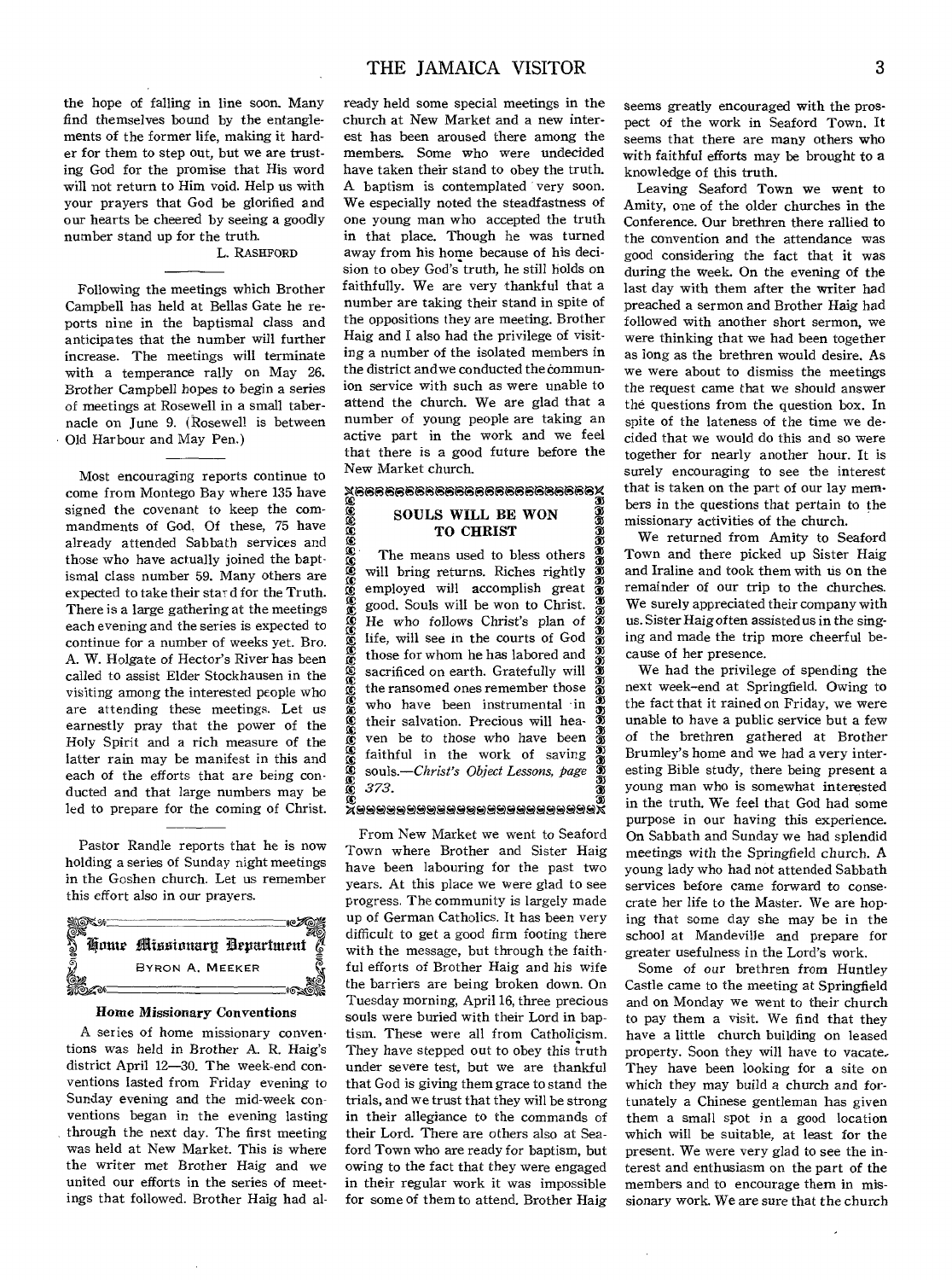will continue to grow if harmony and love prevail among the brethren.

Leaving the mountainous district we went down to White House on the sea coast. Our brethren at this place are nearly all fishermen and it was a sacrifice for them to drop their work on the Wednesday in order that they might attend the meetings. They expressed themselves, however, as being very glad that they could have the privilege of attending these home missionary meetings in which we talked over plans for the advancement of the work in that territory. All our brethren seem to be very much in harmony with the plan of dividing the church into bands for more aggressive missionary work. In all the churches that we visited we organized Bible Reading classes. These classes are especially designed to prepare our brethren to give Bible Readings to their neighbours and friends, and we would like to see -these classes organized in every church in the Conference. We had some touching experiences in White House. Some who Were careless reconsecrated their lives to the Master in a decided manner.

We have a little church at Cave which has a very small membership but we were not willing to pass by any of the churches or companies under Brother Haig's supervision, so we went to visit with this company and held some very profitable meetings. The time was short, however, for we were scheduled to be at Contented Hall on the Friday ,evening so we just had one night meeting and another meeting the next forenoon at Cave. The testimonies of our brethren there were very encouraging. They are determined to hold on to the arm of the Lord and they are praying that God will revive the work in that place.

At Contented Hall we met with the brethren in the little cottage that had been constructed for the church school teacher. During the hurricane the church was completely destroyed. It is fortunate for our brethren that they had this little building that could be used for a meetingplace. They are greatly in need of a large place of worship and are looking forward to building a church soon. The readers of the VISITOR will remember that Contented Hall is the place, where Elder Jones spent most of his later years. We were very glad for the good response that the brethren gave to the plans that were brought forth for home missionary advancement. They were free in discussing the ways and means for improving the activities of the church.

The last of the churches visited was Bees ton Spring. Here the little company of believers also suffered a great loss, the hurricane having blown down their place of meeting. Now they are compelled to meet in the home of Sister Morgan. The meetings were of great interest to them. The second evening the building could not accommodate all the neighbours and friends who came in. In this place also two sermons were preached in the evening and still the people were loathe to leave the place. The neighbours expressed their desire that Brother Haig would not be long in coming again to give them more of the message.

We could not help but be impressed with the words of the Master when he said, "The harvest truly is great but the labourers are few." Brother Haig has charge of nine churches and companies and it is almost impossible for him to answer the calls that are very urgent for work in these districts. We trust that these missionary conventions will be the means in God's providence of helping our brethren to take hold of the work more earnestly than ever before, for we must know that in every church the Lord has talents which if consecrated to Him will help to forward His work. We are surely glad to see the enthusiasm with which Brother Haig and his wife are entering upon their strenuous duties. We know that it will require a great deal of earnest labour but already God is blessing their efforts and they are seeing fruits which cause their hearts to rejoice that they can be counted worthy to have a place in God's great work. I am sure that all our brethren will pray that God will strengthen these young workers for the conflict and make their ministry very powerful for the advancement of the truth. The conventions being over, we took Sister Haig and the baby back to Seaford Town.

Brother Haig decided that he would like to go with me to Montego Bay to visit the tabernacle effort that is being held by Pastor Stockhausen in that place. It was very interesting to attend the meeting and to see the large congregation of perhaps eight or nine hundred people. Pastor Stockhausen is using lantern pictures to explain his subject and the Lord has given a good interest from the very beginning. Truly God is giving the people of Montego Bay a great opportunity to hear the message for this time. We met people not of our faith in the country who had attended the meetings in Montego Bay and they gave stirring reports of the interest that was manifest. From Montego Bay I returned to Kingston to carry on the duties that are assigned to me at this place, and Brother Haig returned to his field of labour.

I trust that God will bless every worker in the field as he presents this wonderful message to the end that the work may soon be finished. Very soon, if faithful, we may all go home to be with the Lord, and to unite in ascribing praise to Him Who has saved us from every nation and kindred and tongue and people.

## WHAT CAN YOU SAY FOR BIG WEEK?

Big Week should be past when this VISITOR comes to your hand. What did you do to make it BIG? How many hours did you devote in house to house labour? We hope that you may answer humbly, "I did my part." If for any reason you have not taken a part, let me ask you another question, "Will you give to the Extension Fund a day's wages or an Offering to show your interest in the financial phase of the project?" If you are willing to make the offering, place the amount in the regular envelope and mark the amount for Big Week.

All conference workers and institutional workers have been invited to give a day's salary in addition to giving the profit on all books sold in the campaign.

At this writing we do not know how the churches have succeeded. We feel sure, however, that faithful service has brought rewards. During the week of the campaign the writer was in Montego Bay and heard the good news that little Patricia Stockhausen took twelve books to sell and by the middle of the week she had sold eleven of them.

The writer spent portions of two afternoons just around his home and sold fifteen books for cash and took orders for eleven to deliver later. There is a good living for wide-awake consecrated workers who will sell our small books and magazines from door to door. You may not know it, but we are glad for our people to do such work and aside from Big Week campaign, your sales would bring you a profit which you could use for your own and your families' support. In many countries young people are gaining scholarships by engagirg in the business of selling our publications. The plan is not followed in Jamaica as much as it should be. Every community affords opportunity to do something in the literature ministry. Of course all business is conducted on a cash basis.

If because of delay in receiving your books for Big Week the time was postponed, please be sure to improve the first opportunity to conduct your Big Week. Then turn in any unsold books and all cash promptly. Thank you!

B. A. M.

 $\overline{a}$ 

<sup>&</sup>quot;The Lord is disappointed when His people place a low estimate upon themselves. He desires His chosen heritage to Value themselves according to the price He has placed upon them.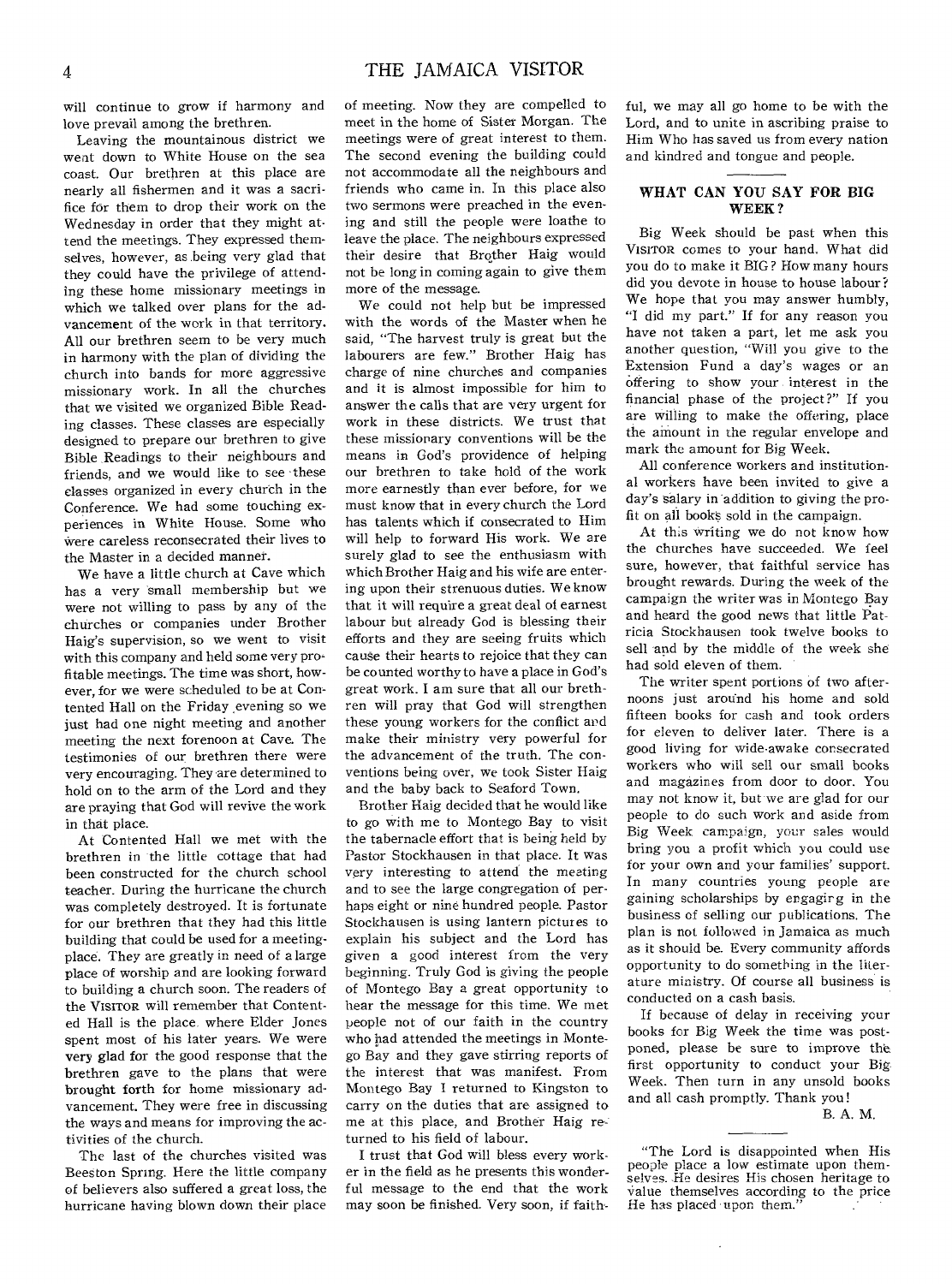

Our one hundred and nineteen Sabbath Schools all reported the first quarter of this year, and we found many interesting items in the reports. We have reached a membership of 6,876 as compared with 5,954 a year ago. Fourteen of our schools reached the goals that gave them the Sabbath School Pennant-Darliston. Craighead, Kencot, Cooper's Hill, Everton Park, Amity, Bryant Hill, Devon, Hart Hill, Riversdale, Porus, Mandeville, Coleyville and Port Maria. One thousand three hundred and ninety honour cards were issued, sixty-three one-year book marks, thirty two-year book marks, eleven threeyear book marks, and twenty book marks exceeding three years. Some of our people are very faithful in maintaining perfect records in the Sabbath School.

"We are living in the closing days of earth's history. God has committed to His people a sacred responsibility as the custodian of His truth for today. As from quarter to quarter the 'mine of truth' is opened for our search, and we are permitted to take therefrom the gold and silver and precious gems stored within, it is hoped the Sabbath School lessons will point the way to the wealth that is eternal, and that a people will be made ready for service today, and for the future life everlasting."

## **Comparative Statistical Report**

|                | Mar., 1934 | Mar., 1935 |
|----------------|------------|------------|
| No. of Schools | 110        | 119        |
| Membership     | 5954       | 6876       |
| Attendance     | 5439       | 6314       |
| Honour Cards   | 1110       | 1390       |

## **Financial Report**

|              | Mar., 1934             | Mar., 1935           |
|--------------|------------------------|----------------------|
| 12 Sabbaths  | 177. 5. 6              | $206.8.3\frac{3}{7}$ |
| 13th Sabbath | 63. 11. $0\frac{1}{6}$ | $67.16.3\frac{1}{2}$ |
| Investment   | 8. 3. 5                | 7.16. $4\frac{1}{4}$ |
| Birthday     | 2.6.10                 | $2.11.7\frac{3}{4}$  |



During the three months of the first quarter of 1935, many Missionary Volunteer secretaries wrote to the office. expressing the desire that their societies might be able to retain the "A" grade on the pennants that had been sent to them since the beginning of the year. It was very interesting indeed to compile the reports from the eighty societies and nine bands of Missionary Volunteers. Each secretary had sent in his reports so it made it possible to have a complete report with which to grade the work.

Ten retained the "A" grade-Ballimony, Bamboo, Broadgate, Coker, Dalvey, Fruitful Vale, Hector's River, Huntley Castle, Kingston (N. St.) and Sheffield. These young people are to be congratulated for their active work and faithful reporting. Twenty-four received the "B" grade, thirty-six the "C" grade and eight the "D" grade.

It was especially interesting to note the increased activity in reporting revealed by the summary of the reports. For instance 4085 Bible Readings were reported as compared to 2378 of the previous quarter; 10,040 Missionary visits as compared to 7,637. In fact, each item of missionary work showed a similar gain.

"And let us consider one another to provoke unto love and to good works." Heb. 10: 24.

## REFORM CALENDAR BATTLE **RAGING**

The reform calendar issue has stirred up a religious controversy since the Federal Council of Churches of Christ approved the adoption of a twelve-month, equal-quarter, blank-day calendar, and the Protestant Episcopal denomination endorsed the same.

Bishop Manning, of the Episcopal diocese of New York, sent a letter to the Cabinet members, Senators, and Congressmen, asking them to use their influence to pass a resolution authorising the President of the United States to call an international congress for the consideration of the immediate adoption of this calendar scheme.

In the letter addressed to the national law-makers, Bishop Manning asserted that the Federal Council of Churches, all the principal Protestant churches, and the Catholic Church, will give their support to the proposed calendar scheme. The only opposition, says the bishop, will come from a few minority sects of the Sabbatarian faiths.

## A Counter Campaign

Since their campaign has been launched favouring the adoption of the twelvemonth, equal-quarter, blank-day calendar scheme, some of the denominational leaders of the churches which are a part of the Federal Council of Churches, have inaugurated a counter campaign.

The editor of the Presbyterian, the official organ of the Southern Presbyterians. in its issue of December 27, 1934, has the following to say on "Changing the Calendar":

"Among the matters described by the Federal Council as minor, was one which endorsed a new style of calendar. Agitation for a change in the calendar was associated with the name of the late George Eastman. As we recall it, he had in mind a calendar year of thirteen months, with twenty-eight days to the month. It was a technocratic dream. It did not awaken anv great favour. But out of the discussion there came from some source unknown to us, the idea of a twelve-month calendar with the four quarters all alike. Last summer there came over from Fano the word that an inter-faith conference had thought well of it. As we recall it, the Episcopalians gave the idea their blessing. Bishop Manning lent his commanding name to the scheme. Now the Federal Council has passed the idea along with the added weight of its united agreement.

"Descriptions of the new calendar recite the fact that it will stabilise Easter. That is interesting, but seems to us of relatively small moment, except perhaps to those who deal in goods and services which profit by Easter. . . .

"Then other days of worship and rememberance will be fixed. Christmas will always come on the same day of the week. New Year's Day will always be a Sunday. The calendar looks to us very repellent in its rigid and undeviating simplicity. But these matters are not the points which stir us most deeply. This new calendar is not really a calendar at all. That is to say, it does not contain all the days of the year. You will find by counting up that the four quarters of the year which are precisely alike in the sequence of their days. do not come out to the full length of the year. And in leap years they fall short by double the error.

"This new calendar calls for a lost day. The last week of the year, under this proposed regime, will end on a Saturday. That Saturday ought by all the experience of centuries to issue in a Sunday, which would be a New Year's Day. But. under the schedule, that week issues in a blank day. The first day of the week is not a Lord's day or a Sunday, but a day of nothingness, which the proponents of this new calendar say they hope will be a national holiday all over the world.

"But life goes on even on a holiday. All Christians will look upon this day as a Lord's day, and be prompted to worship. But the next day thereafter will be a Sunday, and the usual day for worship. That hiatus will occur each and every year, and the whole weekly system of work and worship will be completely destroved.

"This seems like a terrific enterprise on which a nominally Christian organization like the Federal Council has embarked.